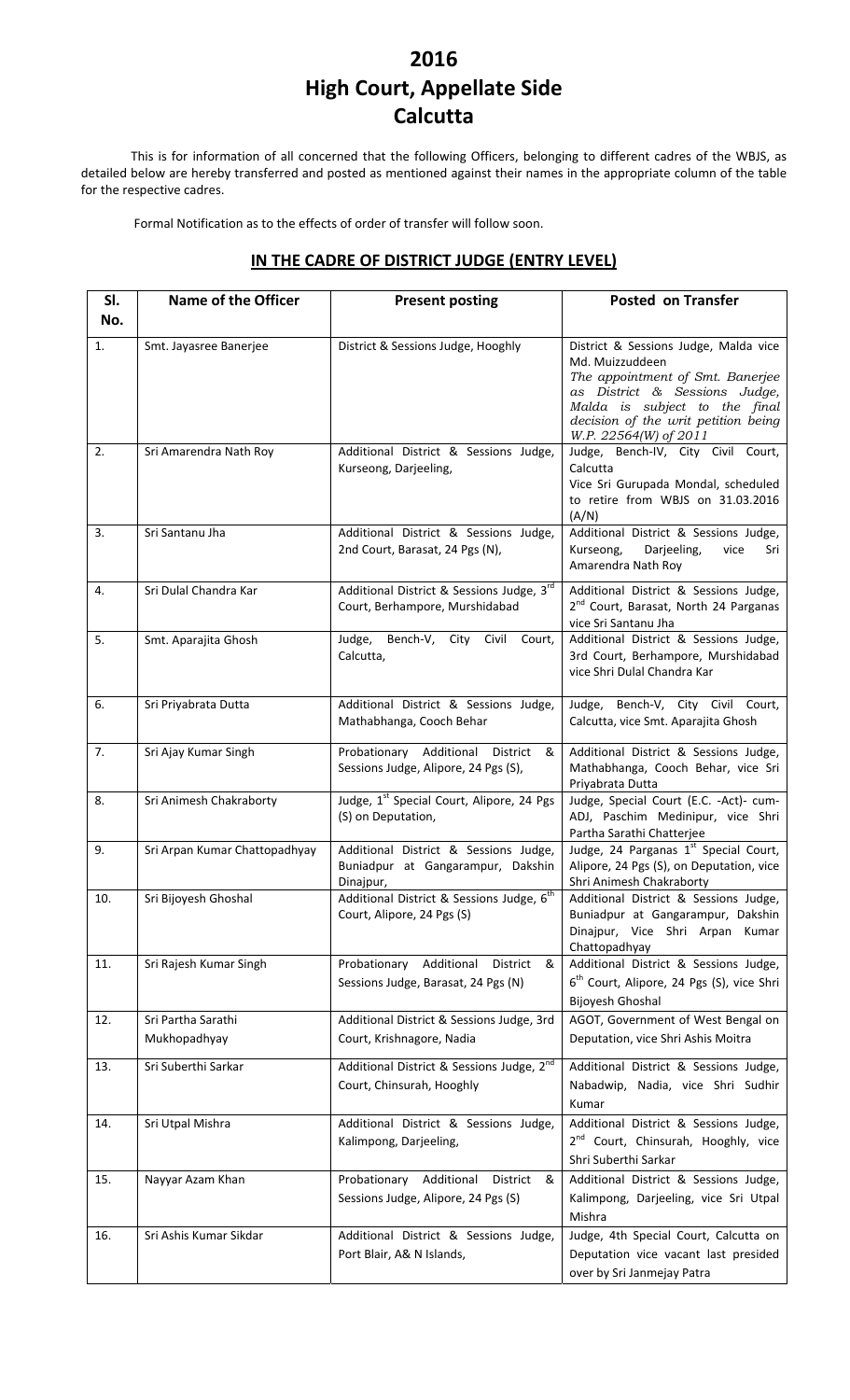| 17. | Sri Debasish Bandyopadhyay         | Additional District & Sessions Judge, 1st<br>Court, Jangipur, Murshidabad                   | Additional District & Sessions Judge,<br>Port Blair, A&N Islands, vice Sri Ashis<br>Kumar Sikdar                                                                   |
|-----|------------------------------------|---------------------------------------------------------------------------------------------|--------------------------------------------------------------------------------------------------------------------------------------------------------------------|
| 18. | Smt. Anjali Sinha                  | Additional District & Sessions Judge,<br>Diamond Harbour, 24 Pgs (S)                        | Additional District & Sessions Judge, 1st<br>Court, Jangipur, Murshidabad, vice<br>Shri Debasish Bandyopadhyay                                                     |
| 19. | Smt. Durga Khaitan                 | Additional District & Sessions Judge,<br>Bishnupur, Bankura                                 | Additional District & Sessions Judge,<br>3 <sup>rd</sup> Court, Krishnagore, Nadia, vice Sri<br>Partha Sarathi Mukherjee                                           |
| 20. | Smt. Sumitra Roy                   | Additional District & Sessions Judge, 2 <sup>nd</sup><br>Court, Serampore, Hooghly          | Additional District & Sessions Judge,<br>Bishnupur, Bankura vice Smt. Durga<br>Khaitan                                                                             |
| 21. | Sri Kallol Chattopadhyay           | Additional District & Sessions Judge,<br>Lalbagh, Mushidabad                                | Additional District & Sessions Judge,<br>2 <sup>nd</sup> Court, Serampore, Hooghly vice<br>Smt. Sumitra Roy                                                        |
| 22. | Sri Shyamal Kumar Roy<br>Chowdhury | Additional District & Sessions Judge,<br>Amta, Howrah                                       | Additional District & Sessions Judge,<br>Lalbagh, Murshidabad, vice Sri Kallol<br>Chattopadhyay                                                                    |
| 23. | Sri Supratim Dasgupta              | Judge, CBI Court, Siliguri, Darjeeling                                                      | Additional District & Sessions Judge,<br>Amta, Howrah, vice Sri Shyamal Kumar<br>Roy Chowdhury                                                                     |
| 24. | Shri Gopal Kumar Dalmia            | Judge, Special Court (E. C. Act)-cum-<br>ADJ, Asansol, Burdwan                              | Judge, CBI Court, Siliguri, Darjeeling,<br>on deputation, vice Sri Supratim<br>Dasgupta                                                                            |
| 25. | Sri Ashis Maitra                   | AGOT, Government of West Bengal on<br>Deputation                                            | Judge, Special Court (E. C. Act)-cum-<br>ADJ, Asansol, Burdwan, vice Shri Gopal<br>Kumar Dalmia                                                                    |
| 26. | Sri Bimal Kanti Bera               | Additional District & Sessions Judge,<br>Dinhata, Cooch Behar                               | Additional District & Sessions Judge,<br>Chandernagore, Hooghly                                                                                                    |
| 27. | Sri Pushpal Satpathi               | Probationary Additional District<br>&<br>Sessions Judge, Barasat, 24 Pgs (N)                | Additional District & Sessions Judge,<br>Dinhata, Cooch Behar, vice Sri Bimal<br>Kanti Bera                                                                        |
| 28. | Sri Partha Sarathi Chatteriee      | Judge, Special Court (E.C.-Act)-cum-ADJ,<br>Paschim Medinipur                               | Additional District & Sessions Judge,<br>3rd Court, Balurghat, Dakshin Dinajpur,<br>vice Mr. Ataur Rahaman                                                         |
| 29. | Sri Swapan Kumar Dutta             | Judge, CBI Court No 2, City Sessions<br>Court, Calcutta on Deputation                       | 2 <sup>nd</sup><br>ADJ,<br>Court,<br>Contai,<br>Purba<br>Medinipur, vice Shri Shyam Prakash<br>Rajak                                                               |
| 30. | Ataur Rahaman                      | Additional District & Sessions Judge, 3rd<br>Court, Balurghat, Dakshin Dinajpur             | Judge, CBI Court No 2, City Sessions<br>Court, Calcutta on Deputation, vice<br>Shri Swapan Kumar Dutta                                                             |
| 31. | Smt. Rupanjana Chakraborty         | Additional District & Sessions Judge,<br>Ranaghat, Nadia                                    | Additional District & Sessions Judge,<br>2 <sup>nd</sup> Court, Uluberia, Howrah, vice Sri<br>Shyamalendu Ghosal, scheduled to<br>retire from WBJS w.e.f. 30.04.16 |
| 32. | Smt. Sikha Sen                     | Additional District & Sessions Judge, 1st<br>Court, Barrackpore, 24 Pgs (N)                 | Additional District & Sessions Judge,<br>Ranaghat, Nadia, vice Smt. Rupanjana<br>Chakraborty                                                                       |
| 33. | Sri Partha Lahiri                  | Additional District & Sessions Judge, 2 <sup>nd</sup><br>Court, Purulia                     | Additional District & Sessions Judge, 1st<br>Court Barrackpore, 24 Pgs (N) vice<br>Smt. Sikha Sen                                                                  |
| 34. | Smt. Sujasha Mukherjee             | Probationary Additional District<br>&<br>Sessions Judge, Alipore, 24 Pgs (S)                | Additional District & Sessions Judge,<br>2nd Court, Purulia, vice Sri Partha<br>Lahiri                                                                             |
| 35. | Sri Mohitosh Dutta                 | Additional District & Sessions Judge, 2 <sup>nd</sup><br>Court, Balurghat, Dakshin Dinajpur | Additional District & Sessions Judge,<br>4 <sup>th</sup> Court, Barasat, North 24 Parganas<br>vice Sri Anupam Maiti                                                |
| 36. | Sri Anupam Maiti                   | Additional District & Sessions Judge, 4 <sup>th</sup><br>Court, Barasat, North 24 Parganas  | Additional District & Sessions Judge,<br>2 <sup>nd</sup> Court, Balurghat, Dakshin Dinajpur<br>vice Shri Mohitosh Dutta                                            |
| 37. | Salim Shahi                        | Probationary Additional<br>District<br>&<br>Sessions Judge, Alipore, 24 Pgs (S)             | Additional District & Sessions Judge,<br>2 <sup>nd</sup> Court, Raigunj, Uttar Dinajpur, vice<br>Smt. Bharati Bhattacharya                                         |
| 38. | Shri Jeetendra Gupta               | Additional District & Sessions Judge,<br>Haldia, Purba Medinipur                            | ADJ, Toofangung, Cooch Behar, vice<br>Shri Ashis Kumar Das                                                                                                         |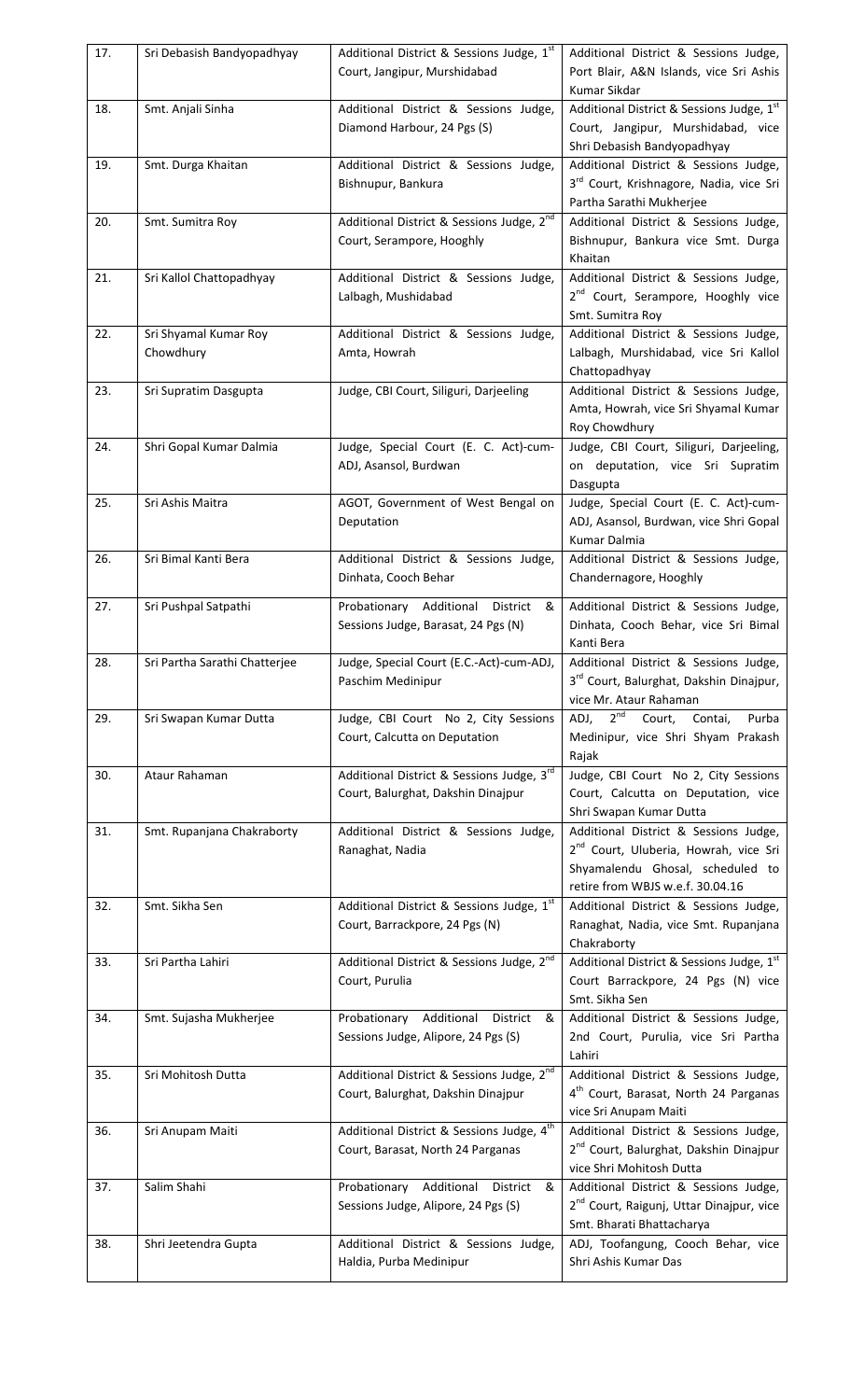| 39. | Shri Shyam Prakash Rajak | ADJ, 2 <sup>nd</sup> Court, Purba Medinipur | ADJ, Diamond Harbour, South 24          |
|-----|--------------------------|---------------------------------------------|-----------------------------------------|
|     |                          |                                             | Parganas, vice Smt. Anjali Sinha        |
| 40. | Shri Sudhir Kumar        | ADJ, Nabadwip, Nadia                        | Bench-X, City Civil Court,<br>Judge,    |
|     |                          |                                             | Calcutta, vice vacant Court last        |
|     |                          |                                             | presided over by Shri Sibasis Sarkar    |
| 41. | Shri Ashis Kumar Das     | ADJ, Toofangunj, Coochbehar                 | ADJ, Haldia, Purba Medinipur, vice Shri |
|     |                          |                                             | Jeetendra Gupta                         |
|     |                          |                                             |                                         |

## **IN THE CADRE OF CJ(SD)/CJM/ACJM**

| SL.<br>No. | <b>Name of the Officer</b>      | <b>Present posting</b>                                                                          | <b>Posting on Transfer</b>                                                                  |
|------------|---------------------------------|-------------------------------------------------------------------------------------------------|---------------------------------------------------------------------------------------------|
| 1.         | Sri Subrata Mukherjee           | ACJM, Mekhliganj, Cooch Behar                                                                   | CJ(SD), Jhargram, Paschim Medinipur<br>vice Sri Tarun Kumar Mondal                          |
| 2.         | Sri Teerthankar Bhattacharyya   | CJ(SD), Balurghat, Dakshin Dinajpur                                                             | Civil Judge (SD),<br>1st Court, Sadar, Burdwan vice Smt.<br>Shrutirupa Ghosh Majhi          |
| 3.         | Sri Santanu Dutta               | CJM, Jalpaiguri                                                                                 | Secretary, DLSA, Purulia vice Sri Rohan<br>Sinha                                            |
| 4.         | Sri Ansuman Chattopadhyay       | Judge, Bench - 3, PSCC, Calcutta                                                                | ACJM, Rampurhat, Birbhum vice Sri<br>Rajesh Guha Roy                                        |
| 5.         | Smt. Anindita Ganguly           | Secretary,<br>DLSA,<br>Calcutta,<br>on<br>deputation                                            | CJ(SD), 2 <sup>nd</sup> Court, Rampurhat, Birbhum<br>vice Sri Uttam Bhattacharyya           |
| 6.         | Sri Biswanath Pramanik          | Judge, Bench - 4, PSCC, Calcutta                                                                | CJ(SD), Balurghat, Dakshin Dinajpur<br>vice Sri Teerthankar Bhattacharyya                   |
| 7.         | Smt. Rina Talukdar              | ACJM, Ghatal, Paschim Medinipur                                                                 | ACJM, Suri, Birbhum vice Sri Deb<br>Kumar Goswami                                           |
| 8.         | Sri Anirban Chowdhury           | CJ(SD), Islampur, Uttar Dinajpur                                                                | ACJM, Contai, Purba Medinipur vice Sri<br>Abhiram Barman                                    |
| 9.         | Smt. Atrayee Manna<br>Chowdhury | ACJM, Islampur, Uttar Dinajpur                                                                  | CJ(SD), 1 <sup>st</sup> Court, Contai, Purba<br>Medinipur vice Sri Pradip Kumar<br>Adhikary |
| 10.        | Smt. Sanghamitra Poddar         | ACJM, Bolpur, Birbhum,                                                                          | ACJM, Ranaghat,<br>Nadia vice Sri<br>Subhajit Basu                                          |
| 11.        | Sri Sabyasachi Chattoraj        | CJM, Raiganj, Uttar Dinajpur                                                                    | ACJM, Ghatal, Paschim Medinipur vice<br>Smt Rina Talukdar                                   |
| 12.        | Sri Suvadip Chowdhury           | DLSA,<br>Secretary,<br>Jalpaiguri,<br>on<br>deputation                                          | ACJM, Haldia, Purba Medinipur vice Sri<br>Biswajyoti Chatterjee                             |
| 13.        | Smt. Sanjukta Sengupta          | Deputy Director (Legal), Health & Family<br>Welfare, Department, Govt. of W.B. on<br>deputation | CJ(SD), Lalbagh, Murshidabad vice Sri<br>Sambhu Sarkar                                      |
| 14.        | Sri Sambhu Sarkar               | CJ(SD), Lalbagh, Murshidabad                                                                    | CJ(SD), Alipurduar, Jalpaiguri vice Sri<br>Bikash Lama                                      |
| 15.        | Sri Debapriya Basu              | ACJM, Alipurduar, Jalpaiguri                                                                    | CJM, Jalpaiguri vice Sri Santanu Dutta                                                      |
| 16.        | Sri Bikash Lama                 | CJ(SD), Alipurduar, Jalpaiguri                                                                  | ACJM, 1 <sup>st</sup> Court, Alipurduar, Jalpaiguri<br>vice Sri Debapriya Basu              |
| 17.        | Sri Abhiram Barman              | ACJM, Contai, Purba Medinipur                                                                   | CJM, Raiganj, Uttar Dinajpur vice Sri<br>Sabyasachi Chattoraj                               |
| 18.        | Sri Pradip Kumar Ray            | CJM, Malda                                                                                      | CJ(SD), 2 <sup>nd</sup> Court, Krishnanagar, Nadia<br>vice Sri Sanjoy Kumar Sharma          |
| 19.        | Smt. Sharanya Sen               | ACJM, Dinhata, Cooch Behar                                                                      | CJM, Malda vice Sri Pradip Kumar Roy                                                        |
| 20.        | Sri Manoj Kumar Prasad          | CJ(SD), Dinhata, Cooch Behar                                                                    | Malda<br>vice<br>Kaustav<br>$CI(SD)$ ,<br>Sri<br>Mookerjee                                  |
| 21.        | Sri Prasun Ghosh                | ACJM, Tufanganj, Cooch Behar                                                                    | ACJM, Jhargram, Paschim Medinipur<br>vice Sri Krishna Murari Prasad Gupta                   |
| 22.        | Sri Sadhan Mondal               | ACJM, Buniadpur, Dakshin Dinajpur                                                               | CJ(SD), 1 <sup>st</sup> Court, Howrah vice Sri Saibal<br>Dutta                              |
| 23.        | Sri Tarun Kumar Mondal          | CJ(SD), Jhargram, Paschim Medinipur                                                             | ACJM, Tufanganj, Cooch Behar vice Sri<br>Prasun Ghosh                                       |
| 24.        | Smt. Shrutirupa Ghosh (Majhi)   | Civil Judge (SD), 1 <sup>st</sup> Court, Sadar,<br>Burdwan                                      | Judge, Bench-3, PSCC, Calcutta vice Sri<br>Ansuman Chattopadhyay                            |
| 25.        | Sri Pradip Kumar Adhikary       | 1 <sup>st</sup><br>$CI(SD)$ ,<br>Court,<br>Purba<br>Contai,<br>Medinipur                        | ACJM, Mekhliganj, Cooch Behar vice<br>Sri Subrata Mukherjee                                 |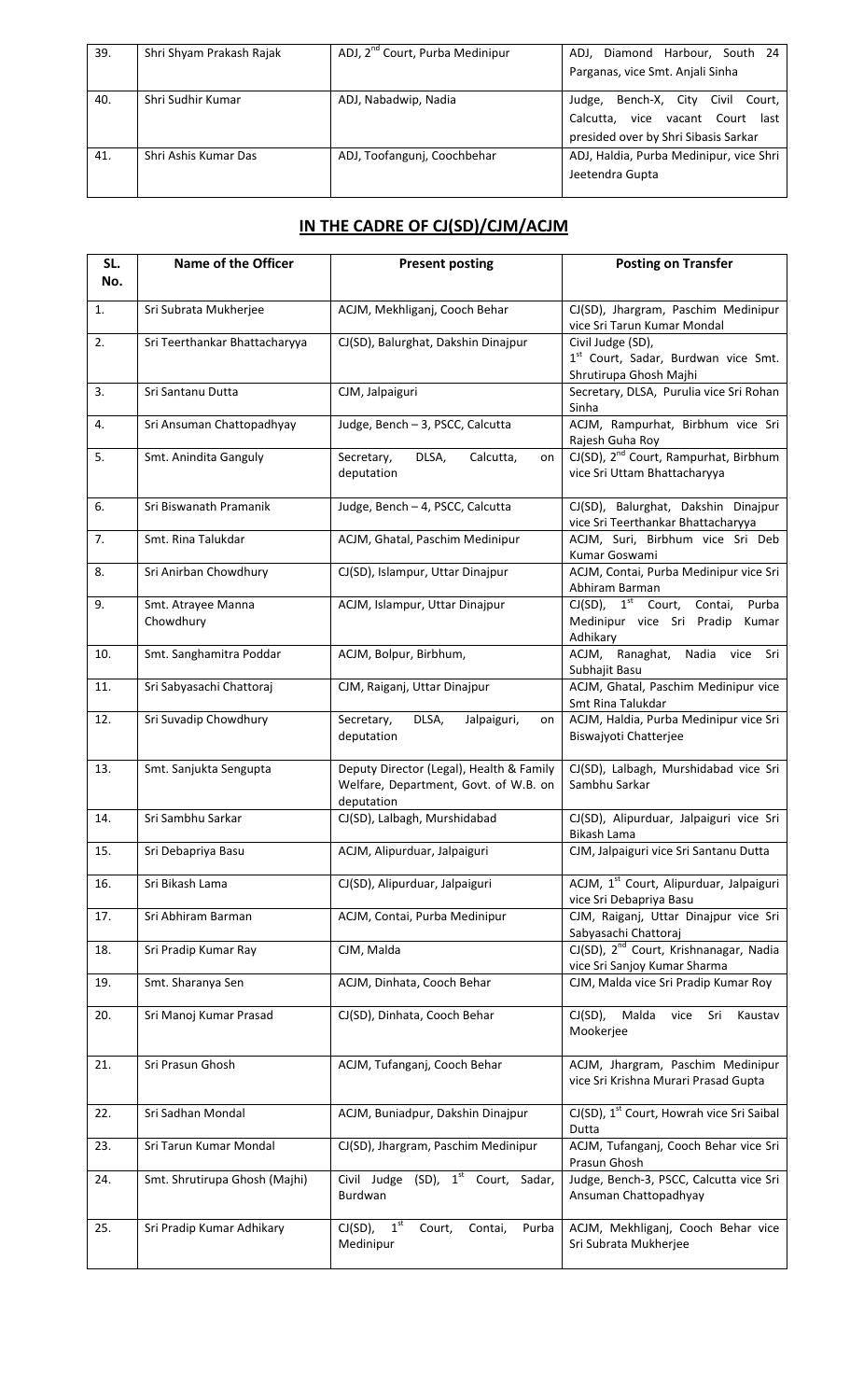| 26. | Sri Biswajyoti Chatterjee       | ACJM, Haldia, Purba Medinipur                                            | CJ(SD), Chanchal, Malda vice Sri Rintu<br>Sur                                                                              |
|-----|---------------------------------|--------------------------------------------------------------------------|----------------------------------------------------------------------------------------------------------------------------|
| 27. | Sri Uttam Bhattacharya          | CJ(SD), 2 <sup>nd</sup> Court, Rampurhat, Birbhum                        | Secretary, DLSA, Calcutta vice Smt.<br>Anindita Ganguly                                                                    |
| 28. | Sri Deb Kumar Goswami           | ACJM, Suri, Birbhum                                                      | CJ(SD), Kalna,<br>Burdwan vice Sri<br>Hemanta Sinha                                                                        |
| 29. | Sri Kaustav Mookerjee           | CJ(SD), Malda                                                            | Dy. Director (Legal), Health & Family<br>Welfare, Deptt., Govt. of W.B. on<br>deputation vice Smt.<br>Sanjukta<br>Sengupta |
| 30. | Sri Rintu Sur                   | CJ(SD), Chanchal Malda                                                   | CJ(SD), 2 <sup>nd</sup> Court, Barasat, North 24-<br>Parganas vice Smt. Nilanjana De                                       |
| 31. | Sri Rohan Sinha                 | Secretary, DLSA, Purulia, on deputation                                  | CJ(SD), 2 <sup>nd</sup> Court, Baruipore, South 24-<br>Parganas (new court) vice vacant                                    |
| 32. | Sri Hemanta Sinha               | CJ(SD), Kalna, Burdwan                                                   | ACJM, Buniadpur, Dakshin Dinajpur<br>vice Sri Sadhan Mondal                                                                |
| 33. | Sri Subhajit Basu               | ACJM, Ranaghat, Nadia                                                    | ACJM, 2 <sup>nd</sup> Court, Baruipore, South 24-<br>Parganas vice vacant (new court)                                      |
| 34. | Sri Saibal Dutta                | CJ(SD), 1 <sup>st</sup> Court, Howrah                                    | CJ(SD), Dinhata, Cooch Behar vice Sri<br>Manoj Kumar Prasad                                                                |
| 35. | Smt. Nilanjana De               | CJ(SD), 2 <sup>nd</sup> Court, Barasat, North 24-<br>Parganas            | Secretary, DLSA, Jalpaiguri vice Sri<br>Suvadip Chowdhury                                                                  |
| 36. | Sri Krishna Murari Prasad Gupta | ACJM, Jhargram, Paschim Medinipur                                        | CJ(SD), Islampur, Uttar Dinajpur vice<br>Sri Anirban Chowdhury                                                             |
| 37. | Sri Sanjoy Kumar Sharma         | CJ(SD), 2 <sup>nd</sup> Court, Krishnanagar, Nadia                       | ACJM, Islampur, Uttar Dinajpur vice<br>Smt. Atrayee Manna Chowdhury                                                        |
| 38. | Sri Rajesh Guha Roy             | ACJM, Rampurhat, Birbhum                                                 | ACJM, Bolpur, Birbhum                                                                                                      |
| 39. | Smt. Mandakranta Saha           | Leave Reserve Officer in the cadre of<br>CJ(SD) posted as Sadar, Burdwan | $CI(SD), 2nd$ Addl.<br>Court,<br>Sadar,<br>Burdwan vice vacant                                                             |

# **IN THE CADRE OF CJ(JD)/JM**

| SI. No. | Name of the Officer        | <b>Present Posting</b>                                    | <b>Transferred and posted as</b>                                             |
|---------|----------------------------|-----------------------------------------------------------|------------------------------------------------------------------------------|
|         |                            |                                                           |                                                                              |
| 1.      | Sri Souvik Dey             | JM, 1 <sup>st</sup> Court, Uluberia, Howrah               | JM, 3 <sup>rd</sup> Court, Durgapur, Burdwan vice<br>Smt. Sharmistha Ghosh-I |
| 2.      | Smt. Mahua Roy Basu        | CJ(JD), 6 <sup>th</sup> Court, Alipore, South 24-Pgns     | JM, 4 <sup>th</sup> Court, Krishnagar, Nadia vice<br>Smt. Srinita Das        |
| 3.      | Sri Koustuv Mukhopadhyay   | CJ(JD), Addl. Court, Sealdah, South 24-<br>Pgns           | JM, 4 <sup>th</sup> Court, Katwa, Burdwan vice<br>vacant                     |
| 4.      | Sri Sanjeet Ambastha       | JM, 2 <sup>nd</sup> Court, Sealdah, South 24-<br>Parganas | CJ(JD), 1 <sup>st</sup> Court, Bolpur, Birbhum vice<br>vacant                |
| 5.      | Smt. Himika Das (Banerjee) | JM, Baruipur, South 24-Parganas                           | JM, 2 <sup>nd</sup> Court, Sadar, Purulia vice<br>vacant                     |
| 6.      | Smt. Moumita Roy           | Civil Judge (Junior Division), Kalyani,<br>Nadia          | $CJ(JD)$ , $1^{st}$<br>Court,<br>Jangipur,<br>Murshidabad vice vacant        |
| 7.      | Smt. Sharmistha Ghosh-I    | JM, 3 <sup>rd</sup> Court, Durgapur, Burdwan              | JM, 1 <sup>st</sup> Court, Sadar, Malda vice Smt.<br>Nita Sarkar             |
| 8.      | Smt. Aliva Roy             | JM, 5 <sup>th</sup> Court, Asansol, Burdwan               | JM, 1 <sup>st</sup> Court, Suri, Birbhum vice Smt.<br>Jyotsna Roy            |
| 9.      | Smt. Srinita Das           | JM, 4 <sup>th</sup> Court, Krishnagar, Nadia              | CJ(JD), Khatra, Bankura vice Quadira<br>Sultana                              |
| 10.     | Smt. Sangita Chatterjee    | JM, 3rd Court, Ranaghat, Nadia                            | JM, 3 <sup>rd</sup> Court, Sadar, Bankura vice Smt.<br>Tanusree Dutta        |
| 11.     | Smt. Tanima Das            | JM, 6 <sup>th</sup> Court, Sadar, Paschim Medinipur       | $CJ(JD)$ , $1^{st}$ Court, Chandernagore,<br>Hooghly vice Sri Somak Das      |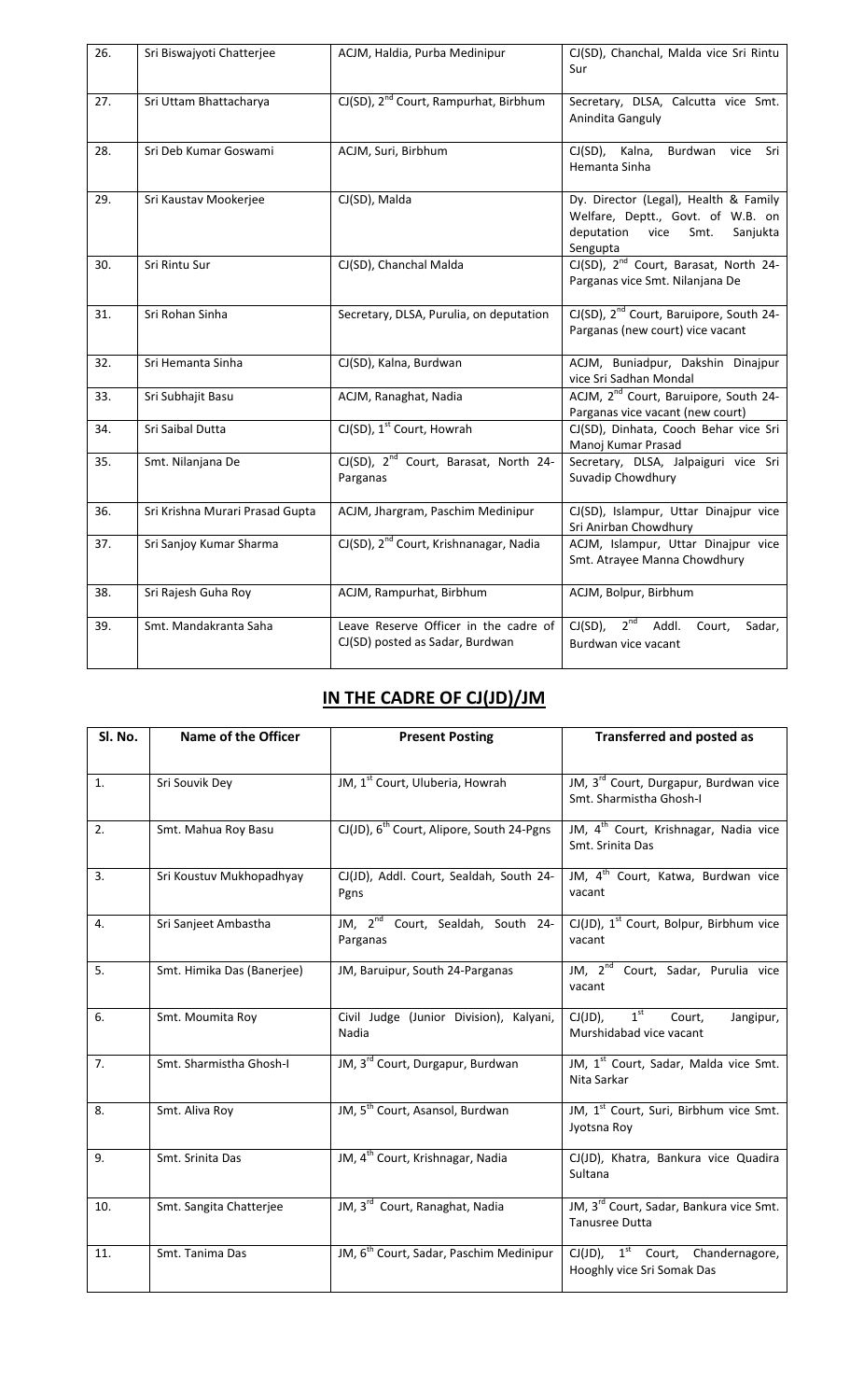| 12. | Sri Subhadeep Ray                  | CJ(JD), Jhargram, Paschim Medinipur                                       | JM, 3 <sup>rd</sup> Court, Sadar, Jalpaiguri vice Sri<br>Smarajit Roy                  |
|-----|------------------------------------|---------------------------------------------------------------------------|----------------------------------------------------------------------------------------|
| 13. | Smt. Shivi Srivastava              | JM, 4 <sup>th</sup> Court, Sadar, Burdwan                                 | CJ(JD), 6 <sup>th</sup> Court, Alipore, South 24-<br>Parganas vice Smt. Mahua Basu Roy |
| 14. | Sri Indrajit Deb                   | $CJ(JD)$ , $\overline{1^{st}}$<br>Court,<br>Contai,<br>Purba<br>Medinipur | 3 <sup>rd</sup><br>Court,<br>Berhampore,<br>JM,<br>Murshidabad vice Sri Sukumar Mondal |
| 15. | Sri Sangram Saha @ Goutam<br>Saha  | JM, Raghunathpur, Purulia                                                 | CJ(JD), Addl. Court-cum-JM, Raiganj,<br>Uttar Dinajpur vice Smt. Stotri Saha           |
| 16. | Smt. Smita Saha                    | CJ(JD), Raghunathpur, Purulia                                             | JM, 2 <sup>nd</sup> Court, Raiganj, Uttar Dinajpur<br>vice Smt. Jhilom Gupta           |
| 17. | Smt. Tanusree Dutta                | JM, 3rd Court, Sadar, Bankura                                             | JM, 3rd Court, Ranaghat, Nadia vice<br>Smt. Sangita Chatterjee                         |
| 18. | Sri Nirmam Thapa                   | JM, 2 <sup>nd</sup> Court, Sadar, Coochbehar                              | J.M, 3 <sup>rd</sup> Court, Barrackpore, North 24-<br>Parganas vice vacant             |
| 19. | Sri Banibrata Dutta                | CJ(JD)-cum-JM,<br>Mathabhanga,<br>Coochbehar                              | JM, 1 <sup>st</sup> Court, Sealdah, South 24-Pgns<br>vice Smt. Glady Bomjan            |
| 20. | Sri Sanjoy Naskar                  | CJ(JD)-cum-JM, Dinhata, Coochbehar                                        | J.M, 2 <sup>nd</sup> Court, Barasat, North 24-<br>Parganas vice vacant                 |
| 21. | Smt. Swati Chaurasia               | CJ(JD), Siliguri, Darjeeling                                              | JM, Haldia, Purba Medinipur vice Smt.<br>Sharmistha Dutta Roy (Bose)                   |
| 22. | Sri Nilanjan Maulik                | JM, 4 <sup>th</sup> Court, Siliguri, Darjeeling                           | CJ(JD), Haldia, Purba Medinipur vice Sri<br>Prantik Ranjan Bose                        |
| 23. | Smt. Keya Mondal                   | JM, 1 <sup>st</sup> Court, Siliguri, Darjeeling                           | CJ(JD), 2nd Additional Court, Diamond<br>Harbour, South 24 Parganas, vice Smt.         |
| 24. | Smt. Glady Bomjan                  | JM, 1 <sup>st</sup> Court, Sealdah, South 24-Pgns                         | Sonali Ganguly.<br>CJ(JD), Islampur, Uttar Dinajpur vice<br>Smt. Himanshi              |
| 25. | Miss Suparna Sarkar                | JM, 2 <sup>nd</sup> Court, Siliguri, Darjeeling                           | Civil Judge (Junior Division), Kalyani,<br>Nadia vice Smt. Moumita Roy                 |
| 26. | Smt. Dewyani Rai                   | JM, 2 <sup>nd</sup> Court, Balurghat, Dakshin<br>Dinajpur                 | JM, Baruipur, South 24-Parganas vice<br>Smt. Himika Das                                |
| 27. | Sri Aneek Banerjee                 | JM, 1 <sup>st</sup> Court, Alipurduar, Jalpaiguri                         | JM, 6 <sup>th</sup> Court, Sadar, Paschim<br>Medinipur vice Smt. Tanima Das            |
| 28. | Smt. Rohini Rai                    | CJ(JD), Raiganj, Uttar Dinajpur                                           | JM, 5 <sup>th</sup> Court, Serampore, Hooghly vice<br>Sri Pallab Chakraborty           |
| 29. | Smt. Stotri Saha                   | JM, Addl. Court, Raiganj, Uttar Dinajpur                                  | JM, Municipal Court, Howrah, vice<br>vacant.                                           |
| 30. | Sri Indranil Halder                | JM, Raiganj, Uttar Dinajpur                                               | JM, 1 <sup>st</sup> Court, Uluberia, Howrah vice Sri<br>Souvik Dey                     |
| 31. | Smt. Jhilom Gupta                  | JM, 2 <sup>nd</sup> Court, Raiganj, Uttar Dinajpur                        | JM, 2 <sup>nd</sup> Court, Uluberia, Howrah vice<br>Sri Prem Prakash Chaturvedi        |
| 32. | Smt. Himanshi                      | CJ(JD), Islampur, Uttar Dinajpur                                          | JM, Chanchal, Malda vice Sri Tanumoy<br>Karmakar                                       |
| 33. | Sri Smarajit Roy                   | JM, 3 <sup>rd</sup> Court, Sadar, Jalpaiguri                              | JM, 2 <sup>nd</sup> Court, Sealdah, South 24-<br>Parganas vice Sri Sanjeet Ambastha    |
| 34. | Sri Prasenjit Bose                 | JM, Railway Court, NJP, Jalpaiguri                                        | Municipal Magistrate, 2 <sup>nd</sup> Court,<br>Calcutta vice vacant                   |
| 35. | Sri Shyama Prasad<br>Chattopadhyay | JM, 2 <sup>nd</sup> Court, Alipurdur, Jalpaiguri                          | JM, 6 <sup>th</sup> Court, Asansol, Burdwan vice<br>vacant                             |
| 36. | Sri Sunil Kumar Sharma             | CJ(JD)-cum-JM, Mayabunder, Andaman<br>& Nicobar Islands                   | JM, 2 <sup>nd</sup> Court, Sadar, Howrah vice Smt.<br>Tanusree Roy                     |
| 37. | Sri Dhrubajyoti Bhattacharya       | JM, 1 <sup>st</sup> Court, Sadar, Howrah                                  | JM, 2nd Court, Alipurdur, Jalpaiguri<br>vice Sri Shyama Prasad Chattopadhyay           |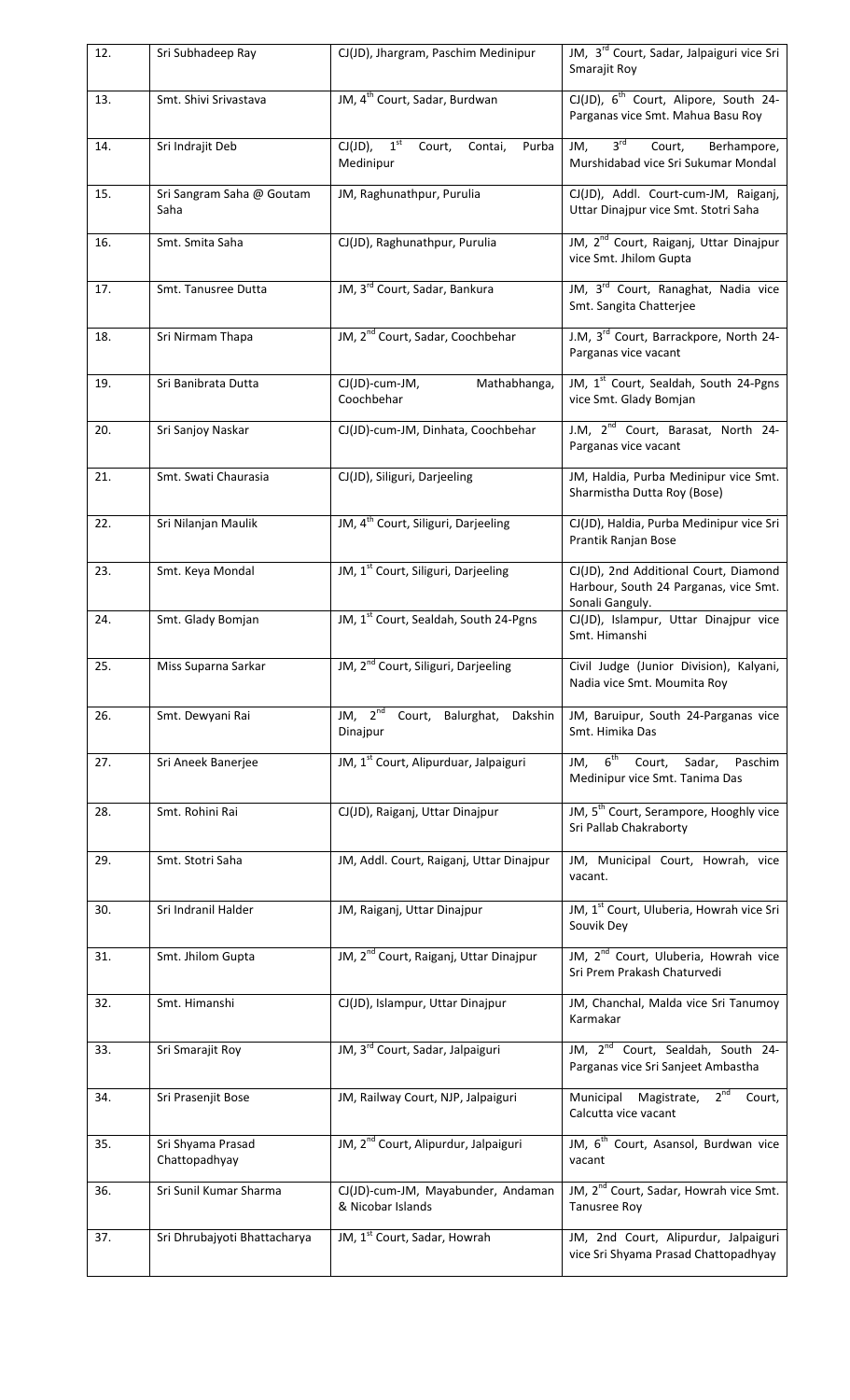| 38. | Smt. Tanusree Roy                   | JM, 2 <sup>nd</sup> Court, Sadar, Howrah                                  | JM, 1 <sup>st</sup> Court, Basirhat, North 24-<br>Parganas vice Miss Shabilaa Rahaman     |
|-----|-------------------------------------|---------------------------------------------------------------------------|-------------------------------------------------------------------------------------------|
| 39. | Ms. Shabana Parveen                 | JM, 6 <sup>th</sup> Court, Sadar, Howrah                                  | 2 <sup>nd</sup><br>Magistrate,<br>Judicial<br>Court,<br>Arambagh, Hooghly vice vacant     |
| 40. | Sri Pratyai Chowdhury               | CJ(JD), Addl. Court-cum-JM, 1 <sup>st</sup> Court,<br>Sadar, Purulia      | JM, 6 <sup>th</sup> Court, Sadar, Howrah vice Ms.<br>Shabana Parveen                      |
| 41. | Sri Prem Prakash Chaturvedi         | JM, 2 <sup>nd</sup> Court, Uluberia, Howrah                               | CJ(JD)-cum-JM, Mathabhanga,<br>Coochbehar vice Sri Banibrata Dutta                        |
| 42. | Sri Shivam Mishra                   | CJ(JD), 3 <sup>rd</sup> Court, Serampore, Hooghly<br>since                | CJ(JD), Raghunathpur, Purulia vice Smt.<br>Smita Saha                                     |
| 43. | Smt. Pratima Shukla                 | JM, 2 <sup>nd</sup> Court, Serampore, Hooghly                             | JM, Raghunathpur, Purulia vice Sri<br>Sangram Saha @ Goutam Saha                          |
| 44. | Sri Pallab Chakraborty              | JM, 5 <sup>th</sup> Court, Serampore, Hooghly                             | CJ(JD)-cum-JM, Dinhata, Coochbehar<br>vice Sri Sanjoy Naskar                              |
| 45. | Smt. Archita Sen                    | JM, 1st Court, Barrackpore, North 24-<br>Parganas                         | JM, 5 <sup>th</sup> Court, Sadar, Bankura vice Sk.<br>Md. Arif Hasan                      |
| 46. | Sri Rajarshi Mukherjee              | JM, 4 <sup>th</sup> Court, Barrackpore, North 24-<br>Parganas             | JM, Railway Court, NJP, Jalpaiguri vice<br>Sri Prasenjit Bose                             |
| 47. | Smt. Bejoyita De                    | JM, 6 <sup>th</sup> Court, Alipore, South 24-<br>Parganas                 | $2^{nd}$<br>JM,<br>Court,<br>Berhampore,<br>Murshidabad vice S.M. Shahnawaz               |
| 48. | Mr. Aminur Rahaman                  | CJ(JD), 3 <sup>rd</sup> Court, Asansol, Burdwan                           | JM, 2 <sup>nd</sup> Court, Balurghat, Dakshin<br>Dinajpur vice Smt. Dewyani Rai           |
| 49. | Sri Niladri Kumar Nath              | CJ(JD), Addl. Court, Asansol, Burdwan                                     | JM, 2 <sup>nd</sup> Court, Sadar, Coochbehar vice<br>Sri Nirmam Thapa                     |
| 50. | Arif Ahmed                          | JM, 2 <sup>nd</sup> Court, Contai, Purba Mednipur                         | J.M, Balurghat, Dakshin Dinajpur vice<br>Vacant                                           |
| 51. | Sri Prantik Ranjan Bose             | CJ(JD), Haldia, Purba Medinipur                                           | JM, 1 <sup>st</sup> Court, Barrackpore, North 24-<br>Parganas vice Smt. Archita Sen       |
| 52. | Smt. Sharmistha Dutta Roy<br>(Bose) | JM, Haldia, Purba Medinipur                                               | JM, 4 <sup>th</sup> Court, Barrackpore, North 24-<br>Parganas vice Sri Rajarshi Mukherjee |
| 53. | Sri Joydeep Bhattacharya            | CJ(JD), Addl. Court, Garbeta, Paschim<br>Medinipur                        | JM, Sadar, Darjeeling vice Smt. Subhra<br>Bhowmick                                        |
| 54. | Sri Sourav Hazra                    | JM, Railway Court, Kharagapur, Paschim<br>Medinipur                       | JM, Raiganj, Uttar Dinajpur vice Sri<br>Indranil Halder                                   |
| 55. | Miss Shabilaa Rahaman               | JM, 1 <sup>st</sup> Court, Basihrat, North 24-<br>Parganas                | JM, 2 <sup>nd</sup> Court, Serampore, Hooghly,<br>vice Smt. Pratima Shukla.               |
| 56. | Sk. Md. Arif Hasan                  | JM, 5 <sup>th</sup> Court, Sadar, Bankura                                 | CJ(JD), Jhargram, Paschim Medinipur<br>vice Sri Subhadeep Ray                             |
| 57. | Sri Tanumoy Karmakar                | JM, Chanchal, Malda                                                       | Railway Court,<br>Kharagapur,<br>JM,<br>Paschim Medinipur vice Sri Sourav<br>Hazra        |
| 58. | Sri Sourav Kumar Jana Roy           | JM, Buniadpur, Dakshin Dinajpur                                           | JM, 1 <sup>st</sup> Court, Sadar, Howrah vice Sri<br>Dhrubajyoti Bhattacharya             |
| 59. | Smt. Sonali Ganguly                 | $CJ(JD)$ , $2^{nd}$ Addl. Court,<br>Diamond<br>Harbour, South 24-Parganas | JM, Buniadpur, Dakshin Dinajpur vice<br>Sri Sourav Kumar Jana Roy                         |
| 60. | Md. Tarik Ferdaus                   | JM, Dantan, Paschim Medinipur                                             | CJ(JD), Siliguri, Darjeeling vice Smt.<br>Swati Chaurasia                                 |
| 61. | Smt. Reshmi Das                     | CJ(JD), 6 <sup>th</sup> Court, Howrah                                     | JM, 4 <sup>th</sup> Court, Siliguri, Darjeeling vice<br>Sri Nilanjan Maulik               |
| 62. | Sri Mrinal Kanti Mandal             | JM, 5 <sup>th</sup> Court, Sadar, Burdwan                                 | Metropolitan Magistrate, 8 <sup>th</sup> Court,<br>Calcutta vice vacant                   |
| 63. | Sri Arko Dev Mukherjee              | CJ(JD), 2 <sup>nd</sup> Court, Khatra, Bankura                            | J.M, 1 <sup>st</sup> Court, Diamond Harbour,<br>South 24-Parganas vice vacant             |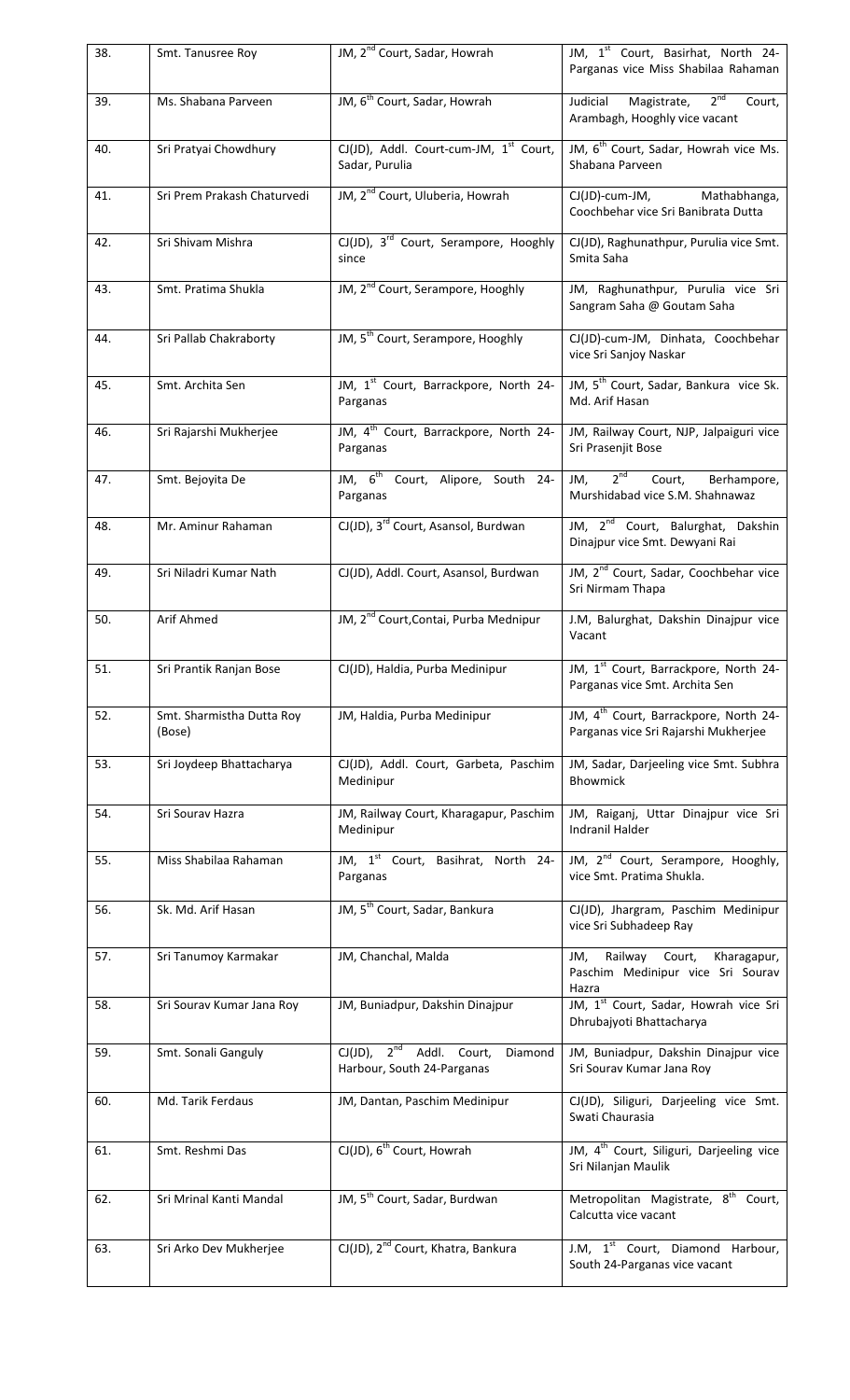| 64. | Quadira Sultana             | CJ(JD), Khatra, Bankura                                                   | $CI(JD)$ , $3rd$ Court, Diamond Harbour,<br>South 24-Parganas vice vacant                                                       |
|-----|-----------------------------|---------------------------------------------------------------------------|---------------------------------------------------------------------------------------------------------------------------------|
| 65. | Smt. Jyotsna Roy            | JM, 1 <sup>st</sup> Court, Suri, Birbhum                                  | Metropolitan Magistrate, 3rd Court,<br>Calcutta vice vacant                                                                     |
| 66. | Smt. Nita Sarkar            | JM, 1 <sup>st</sup> Court, Sadar, Malda                                   | Metropolitan Magistrate, 5 <sup>th</sup> Court,<br>Calcutta vice vacant                                                         |
| 67. | Ms. Kanika Roy              | CJ(JD), 1 <sup>st</sup> Addl. Court, Contai, Purba<br>Medinipur           | JM, 6 <sup>th</sup> Court, Alipore, South 24-<br>Parganas vice Smt. Bejoyita De                                                 |
| 68. | Smt. Pritamana Nanda        | JM, 4 <sup>th</sup> Court, Asansol, Burdwan,                              | Judicial Magistrate, 3rd Court, Howrah<br>vice vacant                                                                           |
| 69. | Smt. Sreeparna Routh        | 3 <sup>rd</sup><br>$CJ(JD)$ ,<br>Court,<br>Tamluk,<br>Purba<br>Medinipur  | CJ(JD), Addl. Court, Sealdah, South 24-<br>Pgns vice Sri Koustuv Mukhopadhyay                                                   |
| 70. | Ms. Arshi Hasmat            | Civil<br>Probationary<br>Judge<br>(Junior<br>Division), South 24-Parganas | CJ(JD), 2 <sup>nd</sup> Court, Khatra, Bankura vice<br>Sri Arka Dev Mukherjee                                                   |
| 71. | Sri Nishan Majumdar         | CJ(JD), 2 <sup>nd</sup> Court, Sadar, Jalpaiguri                          | J.M, 2 <sup>nd</sup> Court, Jalpaiguri vice vacant                                                                              |
| 72. | Sri Debayan Ganguly         | Probationary Civil<br>Judge<br>(Junior<br>Division), North 24-Parganas    | CJ(JD), 2 <sup>nd</sup> Court, Sadar, Jalpaiguri vice<br>Sri Nishan Majumdar                                                    |
| 73. | Ms. Saptamita Das           | Probationary<br>Civil<br>(Junior<br>Judge<br>Division), North 24-Parganas | $\overline{CJ(JD)}$ , 1 <sup>st</sup> Court, Contai,<br>Purba<br>Medinipur vice Sri Indrajit Deb                                |
| 74. | Ms. Sayantani Choudhury     | Probationary<br>Civil<br>Judge<br>(Junior<br>Division), Murshidabad       | $CJ(JD)$ , $3rd$ Court, Tamluk, Purba<br>Medinipur vice Smt. Sreeparna Routh                                                    |
| 75. | Ms. Neha Sharma             | Probationary<br>Civil<br>Judge<br>(Junior<br>Division), North 24-Parganas | CJ(JD), 3 <sup>rd</sup> Additional Court, Alipore,<br>South 24-Parganas vice vacant last<br>presided over by Sri Arghya Acharya |
| 76. | Sri Binod Mahato            | CJ(JD), 3 <sup>rd</sup> Court, Sadar, Burdwan,                            | JM, 5 <sup>th</sup> Court, Sadar, Burdwan vice<br>Mrinal Kanti Mondal                                                           |
| 77. | Ms. Arunima Bhattacharya    | Probationary<br>Civil<br>Judge<br>(Junior<br>Division), South 24-Parganas | CJ(JD), 3 <sup>rd</sup> Court, Sadar, Burdwan, vice<br>Sri Binod Mahato                                                         |
| 78. | Smt. Monila Bhutia          | CJ(JD), 2 <sup>nd</sup> Court, Asansol, Burdwan,                          | JM, 4 <sup>th</sup> Court, Asansol, Burdwan vice<br>Smt. Pritamana Nanda                                                        |
| 79. | Ms. Nabanita Chatterjee     | Probationary<br>Civil<br>Judge<br>(Junior<br>Division), Hooghly           | CJ(JD), 2 <sup>nd</sup> Court, Asansol, Burdwan,<br>vice Smt. Monila Bhutia                                                     |
| 80. | Ms. Bishakha Chaudhury      | (Junior<br>Probationary Civil<br>Judge<br>Division), South 24-Parganas    | CJ(JD), 6 <sup>th</sup> Court, Howrah, vice Reshmi<br>Das                                                                       |
| 81. | Ms. Riha Trivedi            | Probationary Civil<br>(Junior<br>Judge<br>Division), South 24-Parganas    | CJ(JD), 1 <sup>st</sup> Court, Chinsurah, Hooghly<br>vice vacant                                                                |
| 82. | Mr. Sourav Das              | (Junior<br>Probationary Civil<br>Judge<br>Division), South 24-Parganas    | CJ(JD), 3 <sup>rd</sup> Court, Asansol, Burdwan<br>vice Mr. Aminur Rahaman                                                      |
| 83. | Sri Amit Chakraborty        | Probationary Civil<br>Judge<br>(Junior<br>Division), North 24-Parganas    | CJ(JD), 1 <sup>st</sup> Addl. Court, Contai, Purba<br>Medinipur vice Smt. Kanika Roy                                            |
| 84. | Sri Amar Chandra Das        | $CJ(JD)$ , $2^{nd}$ Court, Contai,<br>Purba<br>Medinipur                  | JM, 2 <sup>nd</sup> Court, Contai, Purba Mednipur<br>vice Arif Ahmed                                                            |
| 85. | Ms. Seuli Roy               | Judge<br>Probationary<br>Civil<br>(Junior<br>Division), Howrah            | CJ(JD), 2 <sup>nd</sup> Court, Contai, Purba<br>Medinipur, vice Sri Amar Chandra Das.                                           |
| 86. | Sri Himadri Kumar Nath      | CJ(JD), 2 <sup>nd</sup> Court, Barasat, North 24-<br>Parganas             | JM, 1st Court, Barasat, North 24-<br>Parganas vice Sri Debasish Santra                                                          |
| 87. | Ms. Nilanjana Bandyopadhyay | (Junior<br>Probationary<br>Civil<br>Judge<br>Division), Purba Medinipur   | CJ(JD), 2 <sup>nd</sup> Court, Barasat, North 24-<br>Parganas vice Sri Himadri Kumar Nath                                       |
| 88. | Ms. Sumana Saha Roy         | Probationary Civil<br>Judge<br>(Junior<br>Division), North 24-Parganas    | CJ(JD), Addl. Court, Asansol, Burdwan<br>vice Sri Niladri Kumar Nath                                                            |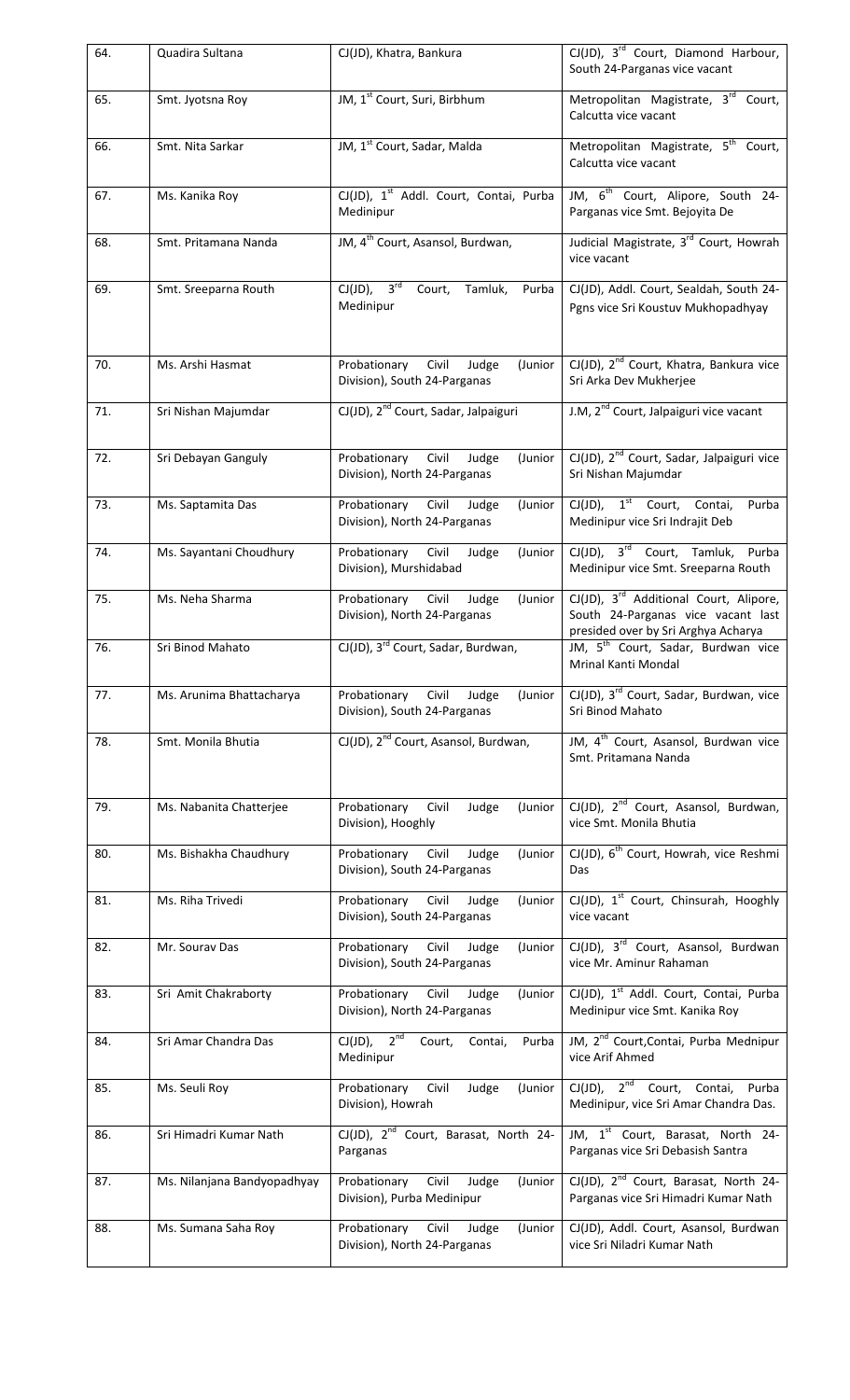| 89.  | Ms. Sumita Deb Roy         | Probationary Civil Judge<br>(Junior<br>Division), Jalpaiguri                                                | Civil Judge (Junior Division), 2 <sup>nd</sup> Court,<br>Howrah vice vacant                               |
|------|----------------------------|-------------------------------------------------------------------------------------------------------------|-----------------------------------------------------------------------------------------------------------|
| 90.  | Smt. Manika Saha           | CJ(JD), 2 <sup>nd</sup> Court, Sadar, Chinsurah,<br>Hooghly                                                 | JM, Additional Court, Chinsurah,<br>Hooghly vice vacant                                                   |
| 91.  | Ms. Koyel Pradhan          | Probationary<br>Civil<br>Judge<br>(Junior<br>Division), South 24-Parganas                                   | CJ(JD), 2 <sup>nd</sup> Court, Sadar, Chinsurah,<br>Hooghly vice Smt. Manika Saha                         |
| 92.  | Ms. Satarupa Roy           | (Junior<br>Probationary Civil Judge<br>Division), North 24-Parganas                                         | CJ(JD), 3 <sup>rd</sup> Court, Serampore, Hooghly<br>vice Sri Shivam Mishra                               |
| 93.  | Sri Arindam Chakraborty    | CJ(JD), 1 <sup>st</sup> Court, Asansol, Burdwan                                                             | JM, 5 <sup>th</sup> Court, Asansol, Burdwan vice<br>Smt. Aliva Roy                                        |
| 94.  | Ms. Nabanita Nandy         | Probationary Civil Judge<br>(Junior<br>Division), North 24-Parganas                                         | CJ(JD), 1 <sup>st</sup> Court, Asansol, Burdwan,<br>vice Sri Arindam Chakraborty                          |
| 95.  | Smt. Sayani Mukherjee      | CJ(JD), 1 <sup>st</sup> Addl. Court, Alipore, South<br>24-Parganas                                          | JM, 2 <sup>nd</sup> Court, Suri Birbhum, vice<br>vacant.                                                  |
| 96.  | Ms. Anasuya Dey            | Probationary<br>Civil<br>Judge<br>(Junior<br>Division), Burdwan                                             | CJ(JD), 1 <sup>st</sup> Addl. Court, Alipore, South<br>24-Parganas<br>vice<br>Smt.<br>Sayani<br>Mukherjee |
| 97.  | Sri Samitinjoy Pal         | Probationary Civil<br>Judge<br>(Junior<br>Division), North 24-Parganas                                      | CJ(JD), Raiganj, Uttar Dinajpur vice<br>Smt. Rohini Rai                                                   |
| 98.  | Smt. Keya Bala             | $CJ(JD)$ , $2^{nd}$ Court, Sadar,<br>Paschim<br>Medinipur                                                   | JM, 5 <sup>th</sup> Court, Paschim Medinipur vice<br>vacant                                               |
| 99.  | Ms. Nasrina Parveen        | Probationary Civil<br>Judge<br>(Junior<br>Division), South 24-Parganas                                      | CJ(JD), 2 <sup>nd</sup> Court, Sadar, Paschim<br>Medinipur, vice Smt. Keya Bala                           |
| 100. | Sri Somak Das              | $CI(JD)$ , $1st$ Court, Chandernagore,<br>Hooghly                                                           | JM, 4 <sup>th</sup> Court, Sadar, Burdwan vice<br>Smt. Shivi Srivastava                                   |
| 101. | Smt. Taniya Sarkar         | CJ(JD), Dantan, Paschim Medinipore                                                                          | JM, Dantan, Paschim Medinipur vice<br><b>Tarik Firdaus</b>                                                |
| 102. | Mr. Arindam Chakraborty-II | Probationary<br>Judge<br>Civil<br>(Junior<br>Division), Bankura                                             | CJ(JD), Dantan, Paschim Medinipore,<br>vice Smt. Taniya Sarkar                                            |
| 103. | Ms. Sunita Saha            | Probationary<br>Civil<br>Judge<br>(Junior<br>Division), Howrah                                              | CJ(JD), 2 <sup>nd</sup> Additional Court, Contai,<br>Purba Medinipur, vice vacant                         |
| 104. | Mr. Subhadip Mitra         | Probationary<br>Civil<br>Judge<br>(Junior<br>Division), Hooghly                                             | CJ(JD), Addl. Court-cum- J. M., 1st<br>Court, Purulia, vice Shri Pratyai<br>Chowdhury                     |
| 105. | Ms. Yesmin Ara Khatun      | Civil<br>Judge<br>Probationary<br>(Junior<br>Division), South 24-Parganas                                   | CJ(JD), Addl. Court, Garbeta, Paschim<br>Medinipur<br>vice<br>Sri<br>Joydeep<br>Bhattacharya              |
| 106. | Sri Sukumar Mondal         | 3 <sup>rd</sup><br>JM,<br>Court,<br>Berhampore,<br>Murshidabad                                              | Mayabunder,<br>CJ(JD)-cum-JM,<br>Andaman & Nicobar Islands vice Sri<br>Sunil Kumar Sharma                 |
| 107. | S. M. Shahnawaz            | 2 <sup>nd</sup><br>Court,<br>Berhampore,<br>JM,<br>Murshidabad                                              | JM, 1st Court, Alipurduar, Jalpaiguri<br>vice Sri Aneek Banerjee                                          |
| 108. | Sri Arghya Acharya         | Leave Reserve Officer in the cadre of<br>Civil Judge (Junior Division)/JM for the<br>District of Darjeeling | JM, 1 <sup>st</sup> Court, Siliguri, Darjeeling vice<br>Smt. Keya Mondal                                  |
| 109. | Smt. Subhra Bhowmick       | JM, Sadar, Darjeeling since                                                                                 | JM, 2 <sup>nd</sup> Court, Siliguri, Darjeeling, vice<br>Miss Suparna Sarkar                              |
| 110. | Sri Vikramjit Sen          | JM, 3 <sup>rd</sup> Court, Krishnagar, Nadia                                                                | JM, 5 <sup>th</sup> Court, Chinsurah, Hooghly vice<br>vacant                                              |
| 111. | Sri Debasish Santra        | JM, $1st$<br>North 24-<br>Court,<br>Barasat,<br>Parganas                                                    | JM, 3rd Court, Krishnagar, Nadia vice<br>Sri Vikramjit Sen                                                |

Sd/‐

 Subhasis Dasgupta Registrar (Judicial Service) High Court, Appellate Side, Calcutta 22.03.2016